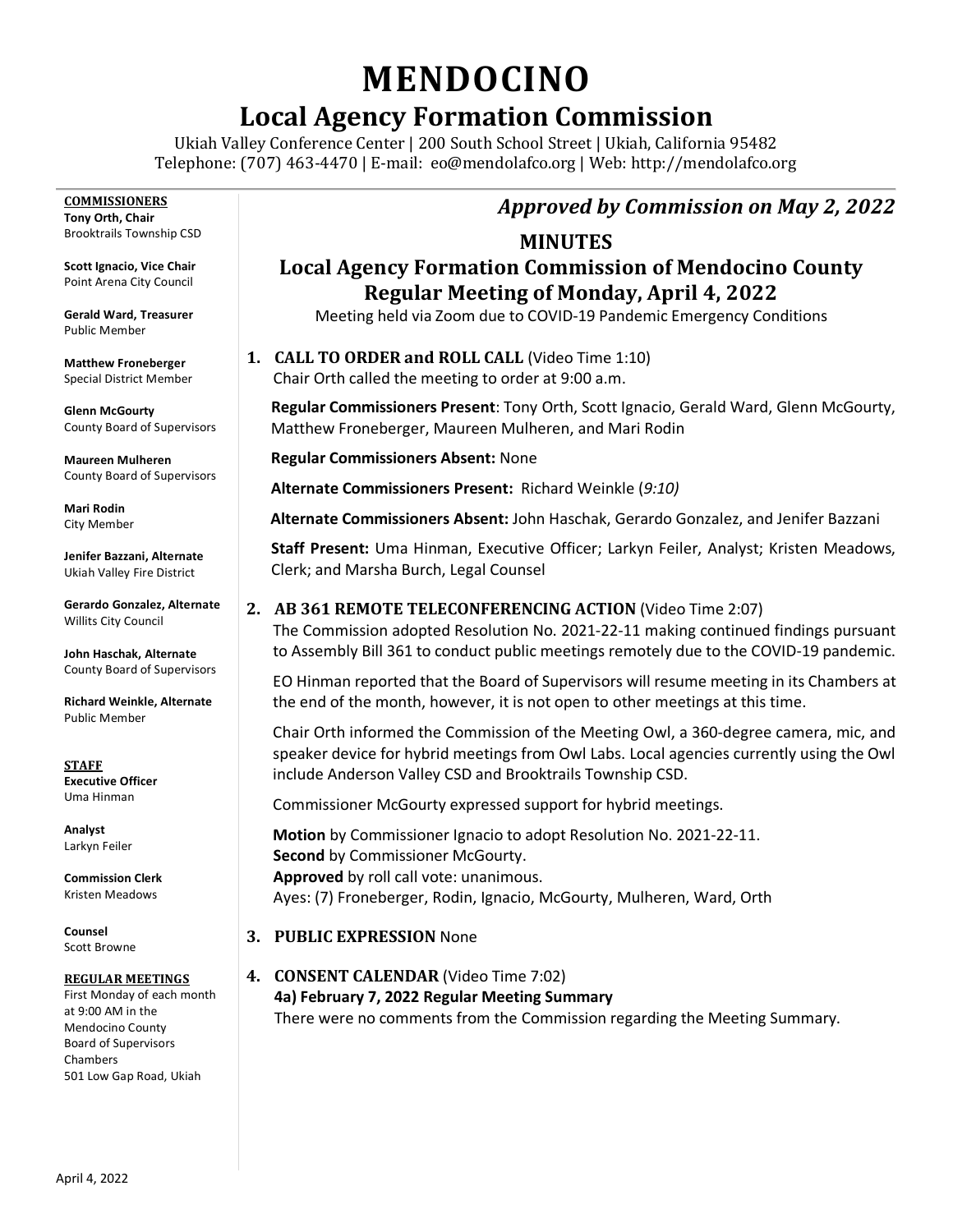#### **4b) February 2022 Claims & Financial Report**

| <b>March 2022 Claims totaling:</b> | \$18,524.82 |
|------------------------------------|-------------|
| Hinman & Associates Consulting     | 14,646.25   |
| P. Scott Browne                    | 900.00      |
| Banners & Signs                    | 120.16      |
| Pehling & Pehling, CPA             | 1760.00     |
| County of Mendocino                | 306.80      |
| Comcast                            | 97.30       |
| Streamline                         | 50.00       |
| Weinkle                            | 100         |

Commissioner Ward asked about the Assistant Planner itemized on the Hinman & Associates invoice. EO Hinman responded that she is an employee of Hinman & Associates Consulting.

#### **4c) Ratification of AB 2957 CALAFCO Omnibus Bill Support Letter**

There were no comments from the Commission regarding the Support Letter.

**Motion** by Commissioner Mulheren to approve the Consent Calendar. **Second** by Commissioner McGourty. **Approved** by roll call vote: unanimous. Ayes: (7) Mulheren, McGourty, Rodin, Ward, Froneberger, Ignacio, Orth

#### **5. PUBLIC HEARING ITEMS** (Video Time: 8:50)

#### **5a) Proposed Service Rates and Fee Schedule Update**

EO Hinman summarized the proposed services rates, methodology and fee schedule presented to the Commission at the March  $7<sup>th</sup>$  Regular Meeting.

Pursuant to Government Code (GC) Section 56383, the Commission is authorized to establish a schedule of fees and service charges provided the fees are reasonable for the service provided. Currently, all services are billed at staff hourly charge-out rates which do not include overhead costs. Therefore, LAFCo currently relies entirely on apportionment fees to fund operations. Establishing weighted service rates will enable LAFCo to recoup some overhead costs and potentially reduce apportionment fees to member agencies.

GC Sections 66016-66019 require a publicly noticed meeting, consideration of public comments, and action by resolution, and a 60-day delay from adoption. Staff recommended that the new rates take effect July 1, 2022 to coincide with the new budget and staff rates.

Commissioner Ward asked how the rates would affect applications submitted before July  $1<sup>st</sup>$ . EO Hinman answered the rates will be applied to all applications as soon as they are effective and invited Counsel Burch to comment. Ms. Burch agreed and encouraged using a consistent approach when establishing the rates to ensure fairness to all applicants.

Commissioner Ignacio suggested communicating the rate change to pending applicants for transparency.

Commissioner Rodin asked the amount of additional revenue anticipated by the new rates. EO Hinman responded, based on calculations from the past two fiscal years, staff estimates revenues between \$15,000 - \$20,000 annually.

**Motion** by Commissioner Froneberger to adopt Resolution 2021-22-13 establishing weighted service rates that capture a portion of overhead and long-term planning costs for services subject to the Fee Schedule and that will go into effect July 1, 2022; and direct staff to update and post the Mendocino LAFCo Fee Schedule accordingly. **Second** by Commissioner Rodin.

**Approved** by roll call vote: unanimous.

Ayes: (7) Mulheren, McGourty, Rodin, Ward, Froneberger, Ignacio, Orth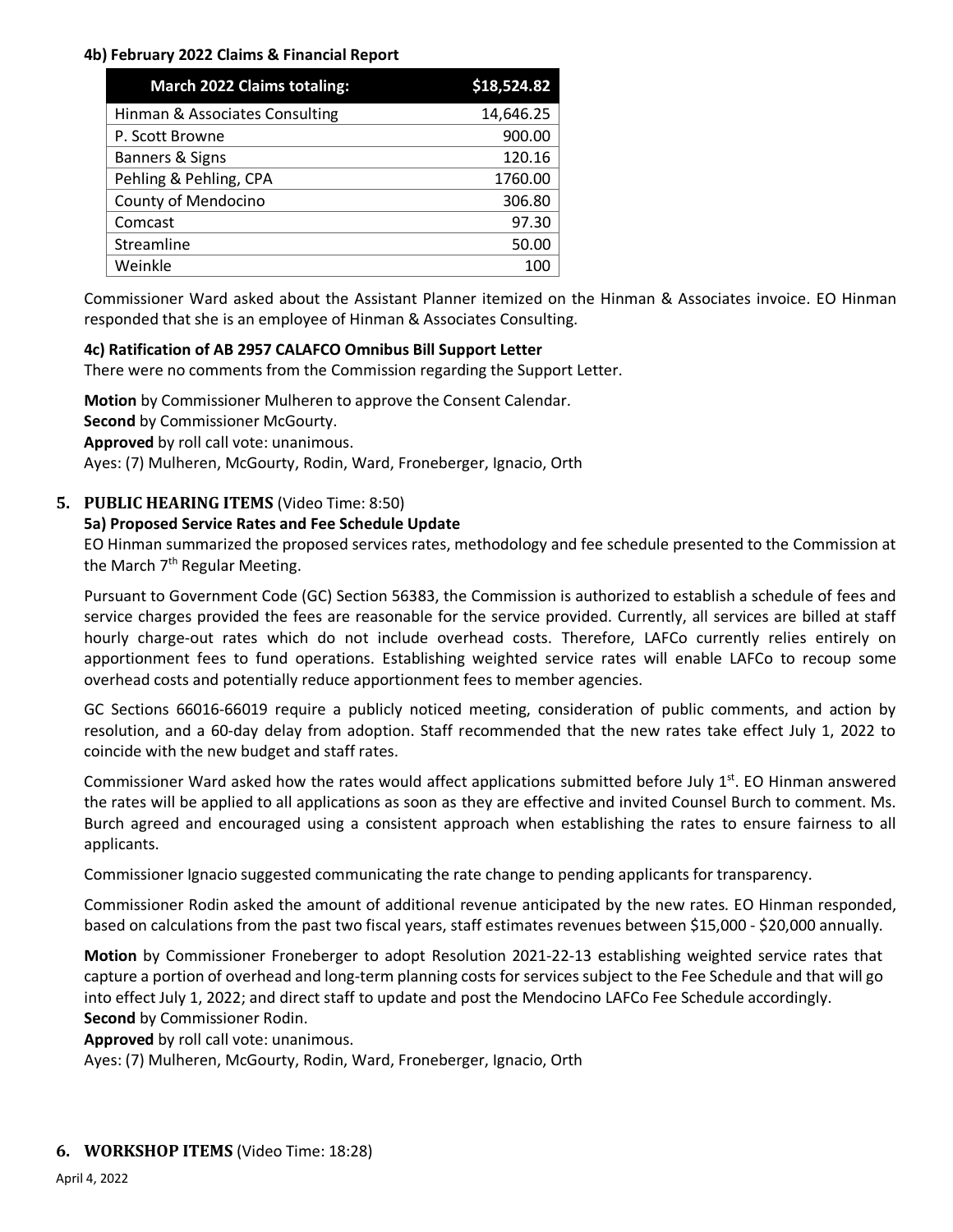#### **6a) County Service Area No. 3 Municipal Service Review and Sphere of Influence Study**

Analyst Feiler presented the item regarding a Workshop for the County Service Area No. 3 (CSA 3 or District) Draft Municipal Service Review (MSR) and Sphere of Influence (SOI) establishment study. The following local agency representative participated in the discussion: Howard Dashiell, Director of the Department of Transportation, Mendocino County. Following are summary discussion points for this item organized by topic for ease of review: Overlap with City Boundaries

- o The City of Point Arena was included in the original 1974 CSA 3 boundary and there was no change proposed in the 1985 annexation to add all unincorporated areas of the County to the District.
- o When City annexations occur, there should be a concurrent detachment from CSA 3. This has not occurred historically and has resulted in areas of overlap between the City and District boundaries that will need to be addressed, along with potential duplication of services, in moving forward now that the District is reactivated.

#### Duplication of Services

- o CSA 3 has been a longstanding inactive district and does not provide any services.
- $\circ$  The CSA 3 boundary includes State and Reservation lands and currently there is no duplication of services because the District does not currently provide any services.
- o Reviewing duplication of services will be considered in future applications to activate latent powers.

#### Countywide CSA Services

- o On page 63 of the packet, in Section 2.3.10, it notes that CSA Law discourages the organizational formation of a countywide CSA and CSA service provision on a countywide basis because CSAs are intended to provide municipal services to smaller areas of the County.
- $\circ$  When a CSA includes the entire County boundary, the provision of CSA services may be provided more effectively and efficiently by the County directly, which is not subject to LAFCo purview, instead of through a County-dependent district.

#### Districtwide vs. ZOB Service Activation

- o The current District boundary includes all areas of the County except the Cities of Fort Bragg, Ukiah, and Willits.
- o There is no record of an existing SOI for this County-dependent District.
- o The draft study recommends establishing a Service Specific Sphere that is limited to the future Sherwood Firewise Community (FWC) Zone of Benefit (ZOB) for road maintenance of emergency access routes.
- o Districtwide CSAs are problematic because once a power or service is activated Districtwide, there is no LAFCo oversight in extending services to specific areas.
- o By creating a Service Specific Sphere, LAFCo can limit the activation of latent powers to a specific community area and prevent duplication of services with existing local government agencies.
- o To date, MSR/SOI Update studies have generally not resulted in anything less than a coterminous sphere, whereas the recommended reduced sphere for CSA 3 would be service specific and is a tool to limit disorderly and overlapping service provision.
- o Districtwide activation of latent powers through CSA 3 is not necessarily feasible under LAFCo Law, especially related to the funding mechanism requirement that identifies property owners that would benefit from the proposed service and creates sufficient taxation and collection for the service.

#### Long-term Plan for CSA 3 Powers

- The extent of possible latent powers for CSA 3, which covers all unincorporated areas, is very broad and similar to the scope of services available to a community services district or a city.
- o The CSA 3 activation of latent powers is not being discussed as part of the Mendocino County Water Agency (MCWA) which was created under separate State law.
- o There is community need and interest for additional County services that CSAs can provide as a platform to address various emergencies including drought and wildfire danger.
- o Brooktrails Township CSD provided a letter to the County requesting that additional CSA 3 powers be activated including fire, water, and potentially transportation for the Brooktrails FWC ZOB.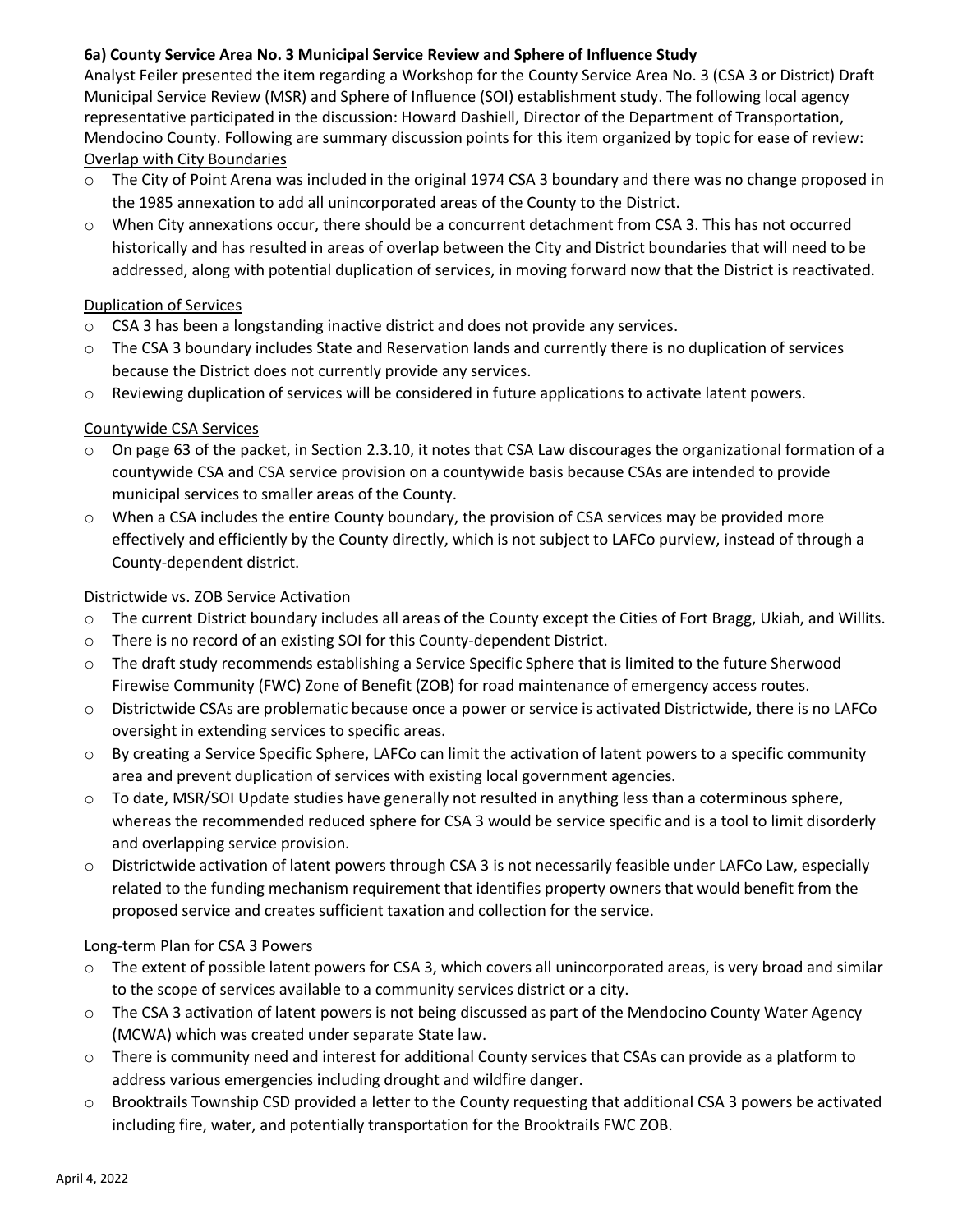- $\circ$  Sonoma County has CSAs for water and fire services and tax share agreements with local districts for elevating the level of service and support to independent districts that function in County areas.
- o CSA 3 could support water infrastructure projects such as ponds for groundwater recharge and well systems for raw and domestic water supply in areas not served by water districts and could augment funding to fire districts that are serving areas outside their boundaries that do not pay taxes.
- o There have been struggles in Sonoma County with independent districts going through lengthy battles to separate from the CSA structure due to issues of unequal level of service provision to different areas.
- o A long-term plan for CSA 3 powers or services is needed in order to make a more informed decision.
- o The County has been exploring options for how the existing CSA 3 service area can be used to provide municipal services.
- o The County has not discussed the possibility of creating multiple smaller CSAs to serve specific communities instead of creating multiple Zones of Benefit under a single CSA.
- o A smaller government is better as long as it is effective; a single entity may be best to oversee this.
- $\circ$  It is important to ensure we are fully aware of and discussing potential unintended consequences based on independent district struggles in other counties related to large CSAs.

#### Independent vs. Dependent Districts

- o The difference in forming an independent or dependent special district is generally based on the level of local population support and capacity to provide local government services.
- o When sufficient community interest and resources exist, then an independent district can be a feasible government structure option. If not, a dependent district is a more feasible option initially.
- o CSAs are often formed to address unique community needs of subdivisions or community areas.
- o Fire services in the Sanel Valley area in the 1990's is an example of shifting from a dependent to independent district service provision model based on community interest and involvement.
- o In order to change from a CSA to an independent district government structure, the CSA would need to agree to secede the area and people in the area would need to vote to assume the responsibility of service provision and taxation, which in past experience has been a long and difficult process.

#### Community Organizational Structure Options

- o Another aspect of how communities organize and manage themselves is through HOAs and CC&Rs.
- o For Brooktrails Township, the CC&Rs were created by the developer through the subdivision process with the County and had a sunset clause requiring establishment of a Specific Plan to replace the CC&Rs, which was a costly process.
- o HOAs are not government agencies and cannot collect taxes or similar funding mechanisms to provide municipal services.
- o HOAs can collect fees from property owners and require payment of outstanding dues through lawsuits and other means.
- o A government agency that collects funding via the County Tax Collector has a more streamlined and effective collection process.
- o There are a number of vehicles available for addressing the issues facing Mendocino County, such as HOAs and PRDs, and some of the issues CSA 3 is facing may be larger in scale than these types of smaller organizational structures that are geared towards subdivisions.

#### Process to Authorize CSA 3 Service Provision

- o The CSA Zone of Benefit (ZOB) creation process is what triggers the activation of latent powers and concurrent sphere amendment application process with LAFCo.
- o A funding mechanism is needed to provide CSA 3 services.
- $\circ$  ZOB creation would require voter approval to pay for the cost of the service requested, such as through a Proposition 218 benefit assessment.
- o The benefit assessment total amount and cost allocation for a specific Zone of Benefit would be established based on an Engineering Study.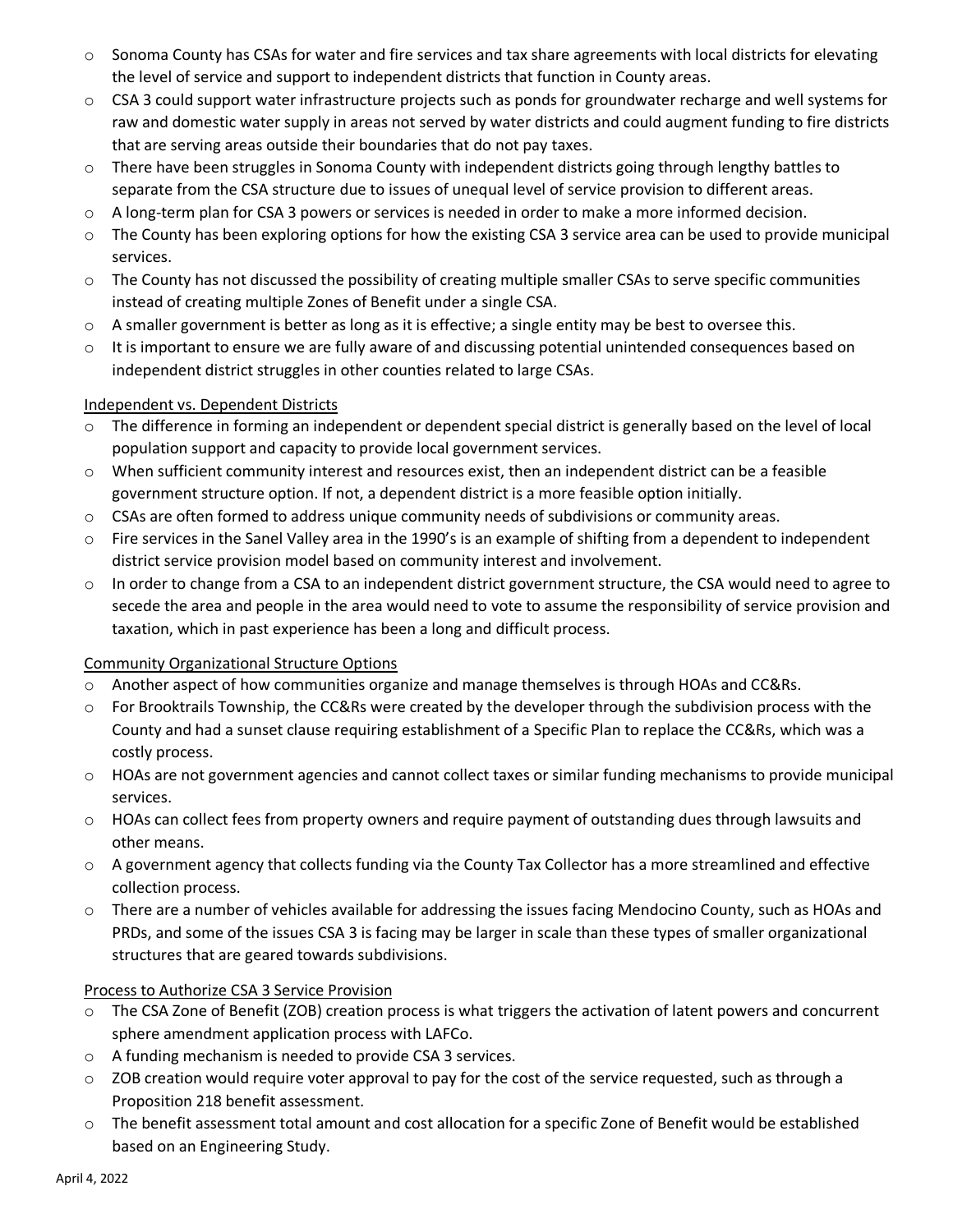o Once LAFCo activates CSA latent powers, LAFCo purview is limited to the periodic MSR/SOI process.

#### Sherwood FWC ZOB

- o Sherwood Road is a public road and crosses the jurisdictional boundaries of the City of Willits, Brooktrails Township CSD, the County, and CSA 3.
- o The benefit of the Sherwood FWC ZOB is unimpeded two-lanes of travel for improved evacuation safety along the 3.5-miles of Sherwood Road from the intersection at Poppy Drive to North Main Street in the City of Willits during wildfire incidents.
- o The current benefit assessment does not include property owners in the City because the most likely emergency traffic flow scenario is evacuation from the Brooktrails area to the major transportation corridors of Highway 20 and 101.

#### Public Comments

- o One written public comment was received from Ben MacMillan and was distributed to the Commission and staff and will be posted on the website.
- $\circ$  Staff responses to public comments will be included in the staff report for the Public Hearing tentatively scheduled for the June  $6<sup>th</sup>$  Commission meeting.
- o No verbal public comments were received during the workshop item.

#### Requested Changes, Information, and Follow-up

- o Confirm how CSA 3 will participate in the allocation of LAFCo apportionment fees.
- $\circ$  Add two additional maps in the study to depict and designate areas of interest for the service gap areas in between existing fire and water district boundaries to identify where the CSA 3 function could support existing local agencies.
- o Provide a more detailed outline/list in the study for the intent of CSA 3 to add specific powers and provide services to specific areas over the next 5, 10, and 20 year timeframes.
- o Add a statement related to the lack of historical records to clarify the purpose or reason for the 1985 CSA 3 significant expansion from the original 1974 South Coast area boundary to the entire unincorporated area of the County.
- o Contact former Supervisors Jim Eddy and Carre Brown for historical information on the purpose of the 1985 District annexation.
- o Discuss with County Counsel the legal procedure of activating latent powers through LAFCo for a specific Zone of Benefit area as opposed to Districtwide.

The Commission provide comments and requested revisions on the draft study and directed staff to notice the matter for Public Hearing at the June Commission Meeting.

#### **7. MATTERS FOR DISCUSSION AND POSSIBLE ACTION** (Video Time: 1:18:45)

#### **7a) Progress Report on Development of City of Ukiah and Ukiah Valley Sanitation District MSR/SOI Updates** On March  $7<sup>th</sup>$  the Commission approved staff's recommendation, with agency support, to prepare both MSR/SOI updates in-house. The development and service pressures occurring in the Ukiah Valley represent the most complicated and important sphere decisions LAFCo will likely make for the foreseeable future. In addition, the studies will lay the foundation for the upcoming MSR/SOI Updates for the water districts.

EO Hinman's progress report summarized the development process for the studies:

- Staff develops a White Paper describing the interconnected provision of sewer and water services.
- The City's SOI Update will be included in the GP Update CEQA review.
- Staff works with the UVSD staff to develop SOI options for the District. The required level of CEQA review is unknown and is not included in the Work Plan budget.
- Administrative drafts for both agencies in progress.
- The agencies will review drafts for accuracy.
- Potentially a joint public workshop for in depth discussion and review.
- Public Hearings.
- Adoption and finalization.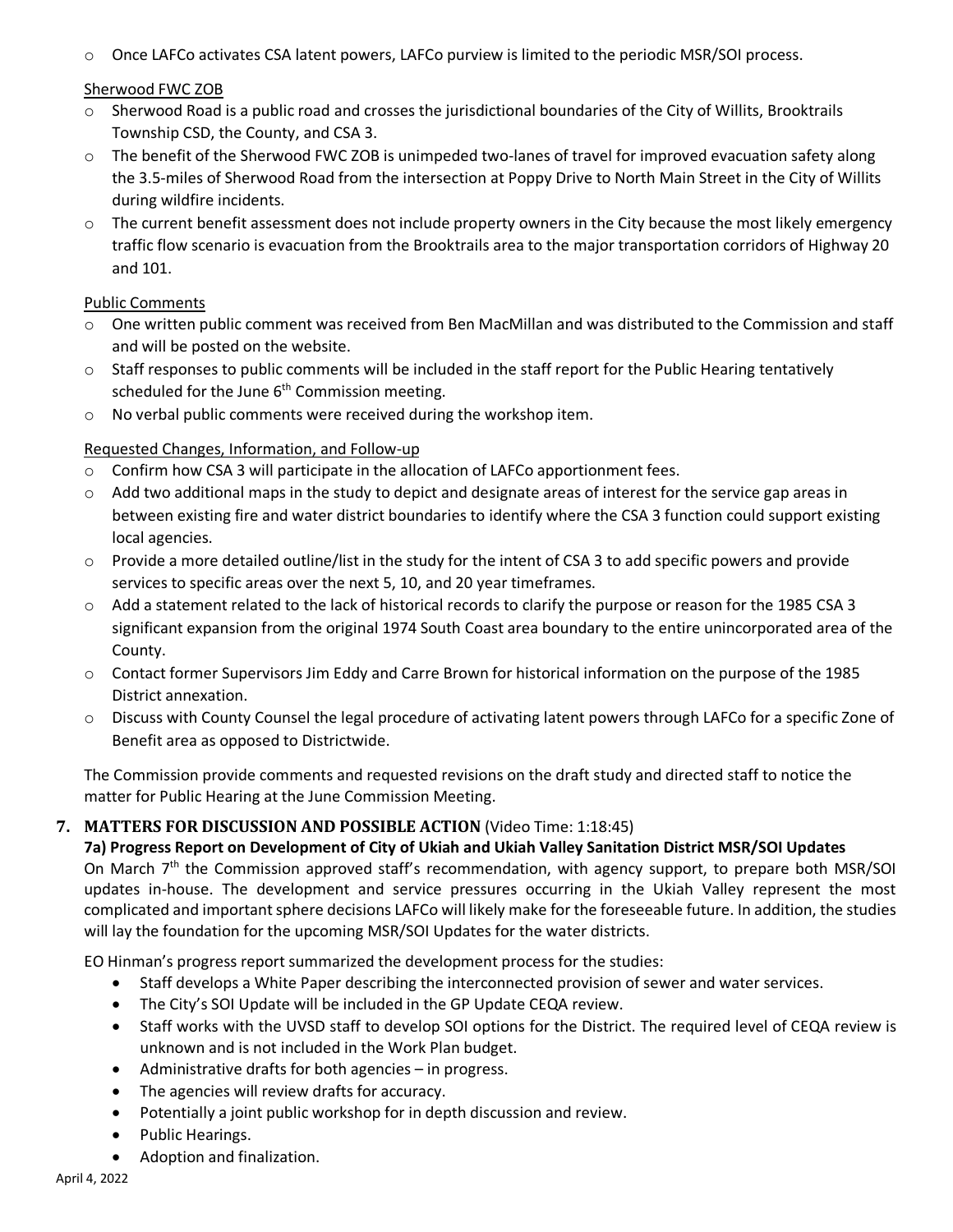The tentative schedules, developed in consultation with agency staff, project completion toward the end of the calendar year for both agencies. EO Hinman noted that two schedules were prepared for the UVSD because the level of CEQA analysis is unknown at this time. The schedules will be revisited regularly and may be modified depending on General Plan Update progress, information needs, agency responsiveness, and CEQA processes.

#### **Discussion** (Video Time 1:26:24)

Commissioner Rodin asked what analysis determines the level of CEQA required. EO Hinman responded that it depends on the recommended SOI. For example, a CEQA exemption may be applied for a coterminous sphere, otherwise, an initial study will be prepared determine the level of CEQA. The current budget does not include a CEQA analysis. Commissioner Rodin asked what information determines the level of CEQA. Counsel Burch explained that the baseline conditions are analyzed followed by any changes made based on the adopted SOI. Then, determination if there is a reasonably foreseeable change (i.e. population and/or development) that would have a significant impact to the environment. If the answer is yes in any area of impact, the next steps are to prepare a Negative Declaration (ND), Mitigated Negative Declaration (MND) or an Environmental Impact Report (EIR).

Commissioner Froneberger asked about the duration of workshops for the studies. EO Hinman answered that for the purposes of the timeline, staff scheduled them during a regular meeting, however, there is flexibility at the Commission's discretion.

Commissioner Ward expressed appreciation for the report. He asked if there are agendas for the coordination meetings. EO Hinman responded that the staff-level meetings are one-on-one and are not item specific. He asked if there are discussions of consolidation. EO Hinman explained that those discussions are through the City and UVSD's Ad Hoc Committee LAFCo staff are not a part of those discussions at this time. The agencies are considering many options for future service provision, and she encouraged him to address City Staff in attendance.

Chair Orth invited public Comment.

Sage Sangiacomo, Manager for the City of Ukiah, expressed support of the presented project timeline and approach.

Commissioner Rodin expressed support of the White Paper and invited Staff to elaborate. EO Hinman explained that the White Paper is a way to clearly explain the interconnectedness of the service provisions in the Ukiah Valley. A joint MSR/SOI study on all special districts in the valley was completed in 2013, excluding the City of Ukiah. The White Paper will serve as a budget conscious alternative to updating that study and will inform the City, UVSD, and upcoming water agency studies.

Chair Orth asked if the White Paper would address comments from the State Water Board and regulatory agencies. EO Hinman agreed to include known information. She reminded the Commission of its past recommendations to consolidate the water agencies and noted the topic will be identified in the White Paper. Chair Orth asked if the State Water Board provides grants for similar reviews. EO Hinman said that staff will investigate potential opportunities.

Commissioner Ward asked Mr. Sangiacomo if there are discussions of consolidating. Mr. Sangiacomo confirmed there are discussions regarding consolidation, which is one of the reasons the City requested its detachment application be on hold. In the event of consolidation, it would eliminate the need for a SOI and CEQA review for the UVSD.

#### **8. INFORMATION AND REPORT ITEMS**

#### **8a) Work Plan, Current, and Future Proposals** (Video Time: 1:44:11)

EO Hinman summarized staff's workload, providing an update on current and potential future proposals and the status of Fiscal Year 2021-22 Work Plan tasks.

- Staff received updated materials for the City's Application for annexation of City owned properties at the end of February. The referral was sent to agencies and the tax share agreement is in progress.
- Staff expects an application from Elk CSD for activation of latent powers later this month.

Chair Orth suggested an edit to pg. 105 of the agenda packet. "… a secondary *emergency* road access for the community of Brooktrails."

Commissioner Ward commented that the work plan for CSA 3 is overbudget and asked if the County could support the project. EO Hinman responded that meeting coordination and the history portion of the Administrative Draft required extensive work to complete; however, the meetings overlap with the anticipated application to activate latent powers.